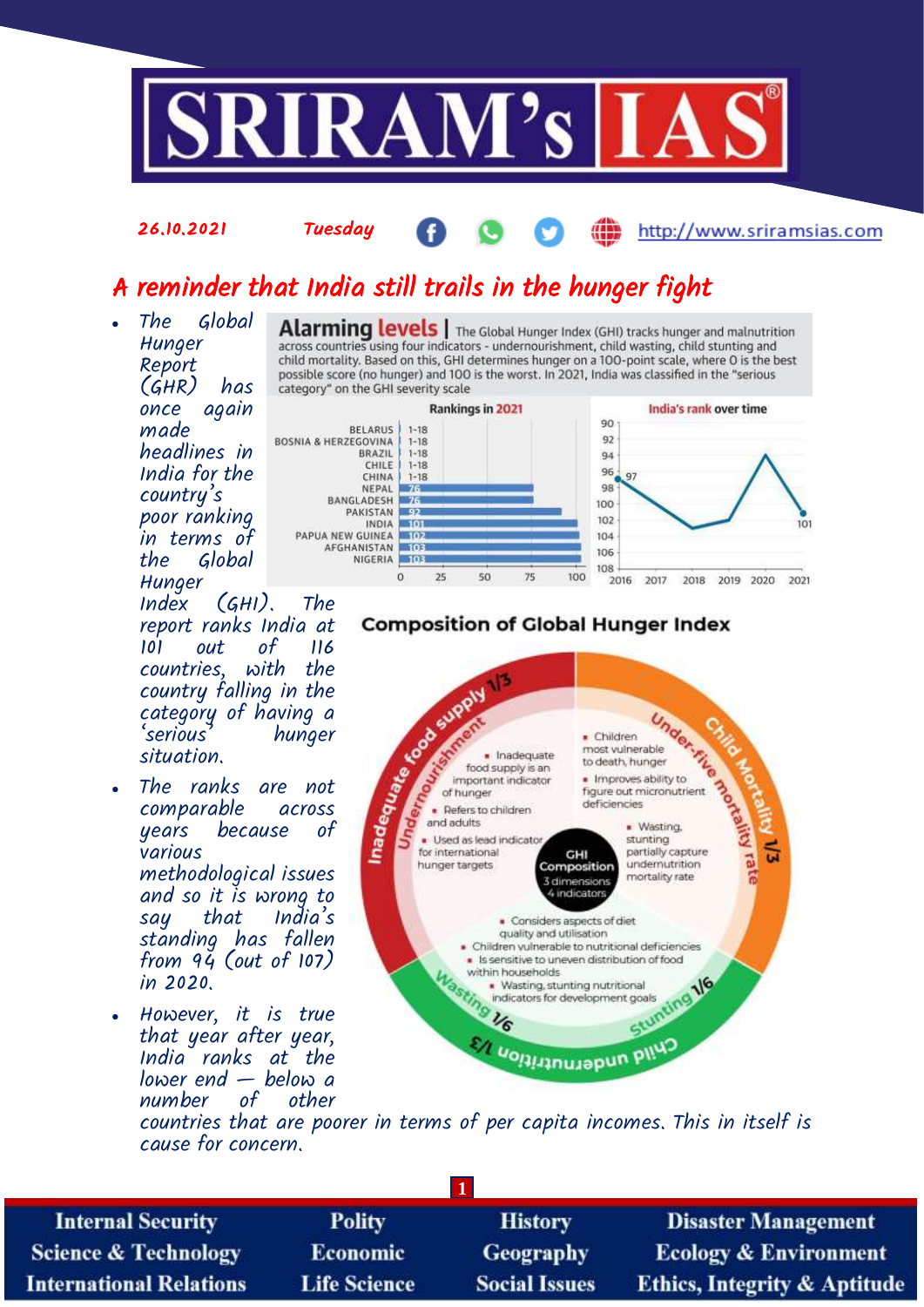

http://www.sriramsias.com

## The indicators

26.10.2021 Tuesday

- 1. The Government of India, through a press release, refuted the GHI, claiming that it is 'devoid of ground reality and based on 'unscientific' methodology.
- 2. The GHI is 'based on four indicators the percentage of undernourished in the population (PoU); percentage of children under five years who suffer from wasting (low weight-for-height); percentage of children under five years who suffer from stunting (low height-for-age), and percentage of children who die before the age of five (child mortality)'.
- 3. The first and the last indicators have a weight of one-third each and the two-child malnutrition indicators account for one-sixth weightage each in the final GHI, where each indicator is standardised based on thresholds set slightly above the highest country-level values.
- 4. Looking at each of these indicators separately, India shows a worsening in PoU and childhood wasting in comparison with 2012. It is the PoU figure of 15.3% for 2018-20 that the Government is contesting.



### From official data sources

1. The Government's objection to the methodology, that "They have based their assessment on the results of a 'four question' opinion poll, which was conducted telephonically by Gallup", is not based on facts.

| <b>Polity</b>       | <b>History</b>       | <b>Disaster Management</b>              |  |  |  |
|---------------------|----------------------|-----------------------------------------|--|--|--|
| <b>Economic</b>     | <b>Geography</b>     | <b>Ecology &amp; Environment</b>        |  |  |  |
| <b>Life Science</b> | <b>Social Issues</b> | <b>Ethics, Integrity &amp; Aptitude</b> |  |  |  |
|                     |                      |                                         |  |  |  |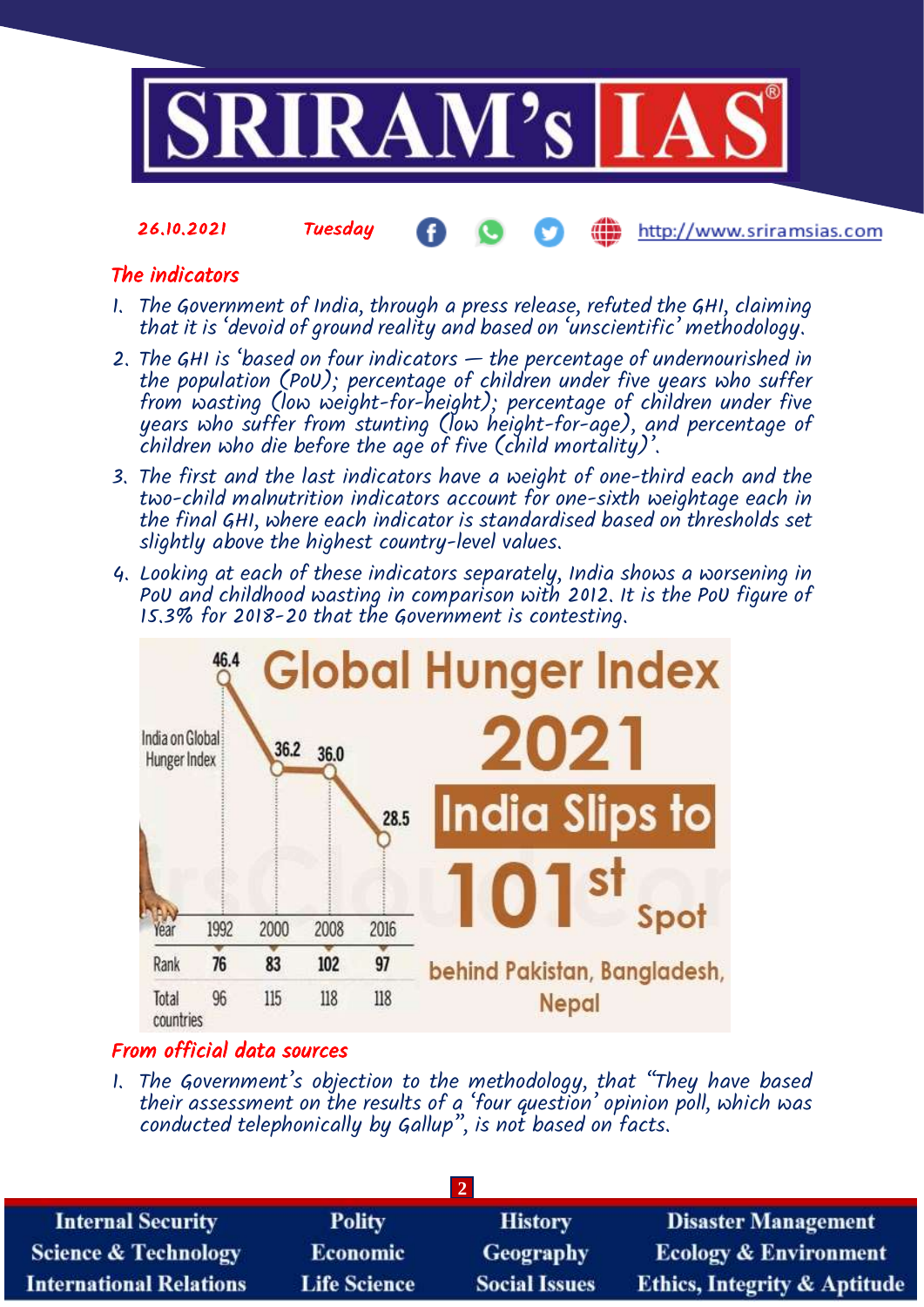

#### 26.10.2021 Tuesday ŒĎ http://www.sriramsias.com

- 2. The report is not based on the Gallup poll; rather, it is on the PoU data that the Food and Agriculture Organization of the United Nations (FAO) puts out regularly (as has also been clarified by the publishing agencies).
- 3. PoU, according to the FAO, 'is an estimate of the proportion of the population whose habitual food consumption is insufficient to provide the dietary energy levels that are required to maintain a normally active and healthy life.
- 4. PoU is estimated taking into account a number of factors such as food availability, food consumption patterns, income levels and distribution, population structure, etc. All the data used are from official data sources of respective national governments.
- 5. In the absence of food consumption data in most countries, this indicator is an estimate based on a modelling exercise using available data; therefore, there is some margin of error. Most of the criticism of the FAO's PoU data has been about how it underestimates hunger rather than over.
- 6. Therefore, while there is scope for a valid discussion on the GHI methodology and its limitations, this objection by the Government is not warranted.

### The slow rate of progress

- 1. The main message that the GHR gives is to once again remind us that India has not been very successful in tackling the issue of hunger and that the rate of progress is very slow.
- 2. Comparable values of the index have been given in the report for four years, i.e., 2000, 2006, 2012 and 2021. While the GHI improved from 37.4 to 28.8 during 2006-12, the improvement is only from 28.8 to 27.5 between 2012- 21.
- 3. The PoU data show that the proportion of the undernourished population showed a declining trend up to 2016-18 when it reached the lowest level of 13.8%, after which there is an increase to 14% for 2017-19 and 15.3% for 2018-20.
- 4. Other data also broadly validate these findings. The partial results of the National Family Health Survey-5 (2019-20) also show that stunting and wasting indicators have stagnated or declined for most States for which data is available.
- 5. The leaked report of the consumption expenditure survey (2017-18) also showed that rural consumption had fallen between 2012-18 and urban consumption showed a very slight increase.

**3**

| <b>Internal Security</b>        | <b>Polity</b>       | <b>History</b>       | <b>Disaster Management</b>              |  |  |  |
|---------------------------------|---------------------|----------------------|-----------------------------------------|--|--|--|
| <b>Science &amp; Technology</b> | <b>Economic</b>     | <b>Geography</b>     | <b>Ecology &amp; Environment</b>        |  |  |  |
| <b>International Relations</b>  | <b>Life Science</b> | <b>Social Issues</b> | <b>Ethics, Integrity &amp; Aptitude</b> |  |  |  |